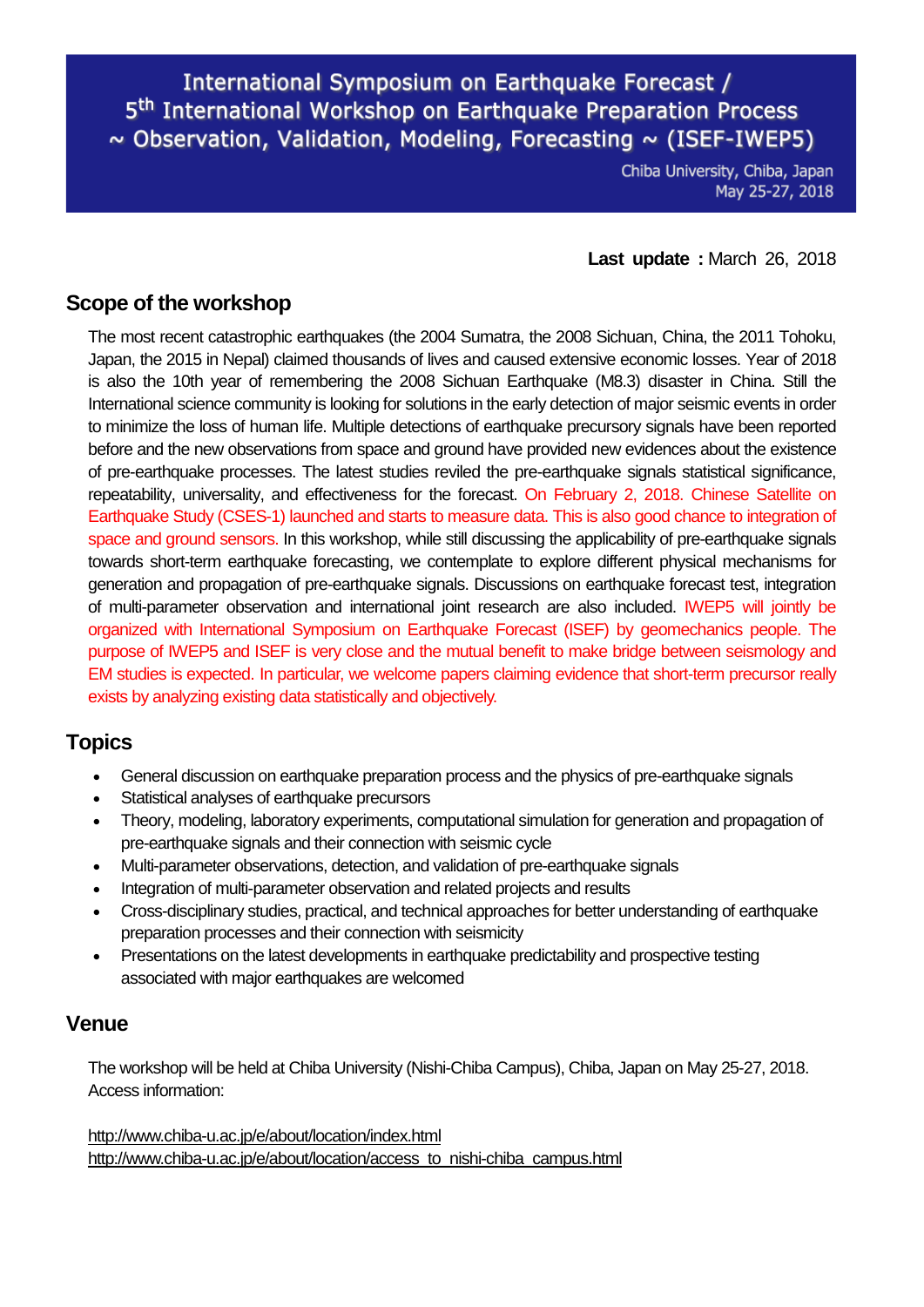## **Participant & Registration**

Participants of the workshop will be scientists and students interested in this field. Participants from the industry are very welcome. All participants are subjected to register in advance through e-mail as written in the following. Invited talks and contributed papers (oral and poster talks) will be presented in the workshop. *This workshop is free of charge.*

 $\leq$  [Registration form \(PDF format\)](http://www-es.s.chiba-u.ac.jp/geoph/ulf/isef-iwep5/ApplicationForm_ISEF-IWEP5.pdf)  $\geq$  >  $\leq$  [Registration form \(Word format\)](http://www-es.s.chiba-u.ac.jp/geoph/ulf/isef-iwep5/ApplicationForm_ISEF-IWEP5.doc)  $\geq$ 

## **Abstract Submission & Deadline**

The abstract of the paper (A4, 1 page) should be submitted to the following address in the PDF or MS-Word *by April 30, 2018*.

hattori@earth.s.chiba-u.ac.jp

## **Welcome Party**

Welcome party for all participants will be held from 18:00 on **May 25, 2018**. The price will be around 6,000JPY per person (3,000 JPY for a student). The party place is "COLZA", the 1st floor of Keyaki Kaikan, Nishi-Chiba Campus.

## **VISA**

Participants, who need Japanese VISA, please send an email to the following address for invitation letter.

hattori@earth.s.chiba-u.ac.jp

#### **Sponsor**

- [Coodinating Committee of Earthquake and Volcanic Eruption Prediction Researches,](http://www.eri.u-tokyo.ac.jp/YOTIKYO/H26-30/en/program_en.html)  [Earthquake Research Institute, the University of Tokyo](http://www.eri.u-tokyo.ac.jp/YOTIKYO/H26-30/en/program_en.html)
- [Chiba University, Japan](http://www.chiba-u.ac.jp/e/index.html)



## **Supported by**

- [Earthquake Prediction Society of Japan](http://www.eqpsj.jp/)
- National Central University, Taiwan
- Chapman University, US
- Tokai University, Japan

## **Organizing Committee**

**Chairperson :** Dr. Katsumi Hattori (Chiba University, Japan)

**Secretary :** Dr. Toshiyasu Nagao (Tokai University, Japan) Dr. Peng Han (South University of Science and Technology, China)